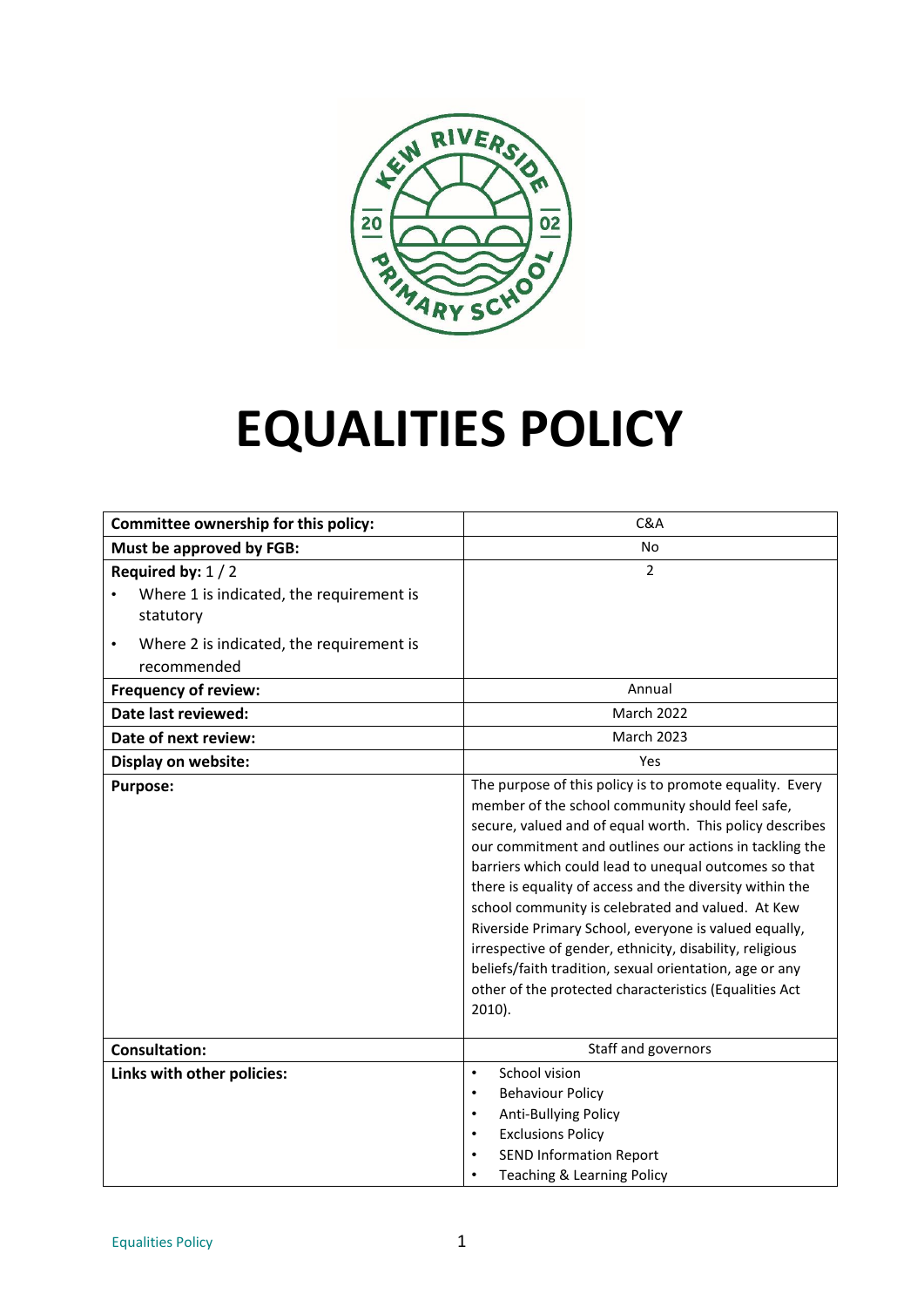At Kew Riverside we welcome our duties under the Equalities Act 2010 to eliminate unlawful discrimination, harassment and victimisation; to advance equality of opportunity and to foster good relations between all members of our school community as well as with the wider community.

We also acknowledge our specific duties under The Equality Act 2010 (Specific Duties) Regulations 2011, which require schools to publish information to demonstrate how they are complying with public sector equality duty and to publish equality objectives.

## **Principles**

Our school is committed to equality. To achieve this we will ensure:

- We do our best to ensure that everyone is treated fairly and with respect;
- We make sure the school is a safe, secure and stimulating place for everyone;
- We recognise that people have different needs, and we understand that treating people equally does not always involve treating them all in exactly the same way;
- We recognise that for some pupils extra support is needed to help them to achieve and be successful;
- We do our best to make sure that people from different groups are consulted and involved in our decisions, for example through talking with pupils and parents and carers.

## **Promoting Equality: Curriculum**

We aim to provide all our pupils with the opportunity to succeed. To achieve this we will ensure:

- Curriculum planning reflects a commitment to equality;
- The curriculum prepares pupils for life in a diverse society and uses opportunities to reflect the background and experience of pupils and families in the school;
- There will be opportunities in the curriculum to explore concepts and issues related to identity and equality;
- The promotion of attitudes and values that celebrate and respect diversity and challenge discriminatory behaviour and language wherever it occurs;
- The use of resources which positively reflect a range of cultures, identities and lifestyles.

## **Promoting Equality: Achievement**

There is a consistently high expectation of all pupils regardless of age, gender, gender reassignment, ethnicity, ability, social or religious background and sexual orientation. To secure the best possible outcomes we recognise that:

- Adults in the school are expected to provide good, positive role models in their approach to all issues relating to equality of opportunity;
- It is important to identify the particular needs of individuals and groups within the school and to use targeted interventions to narrow gaps in achievement;
- A range of teaching methods is used throughout the school to ensure that effective learning takes place at all stages for all pupils.
- All pupils are actively encouraged to engage fully in their own learning.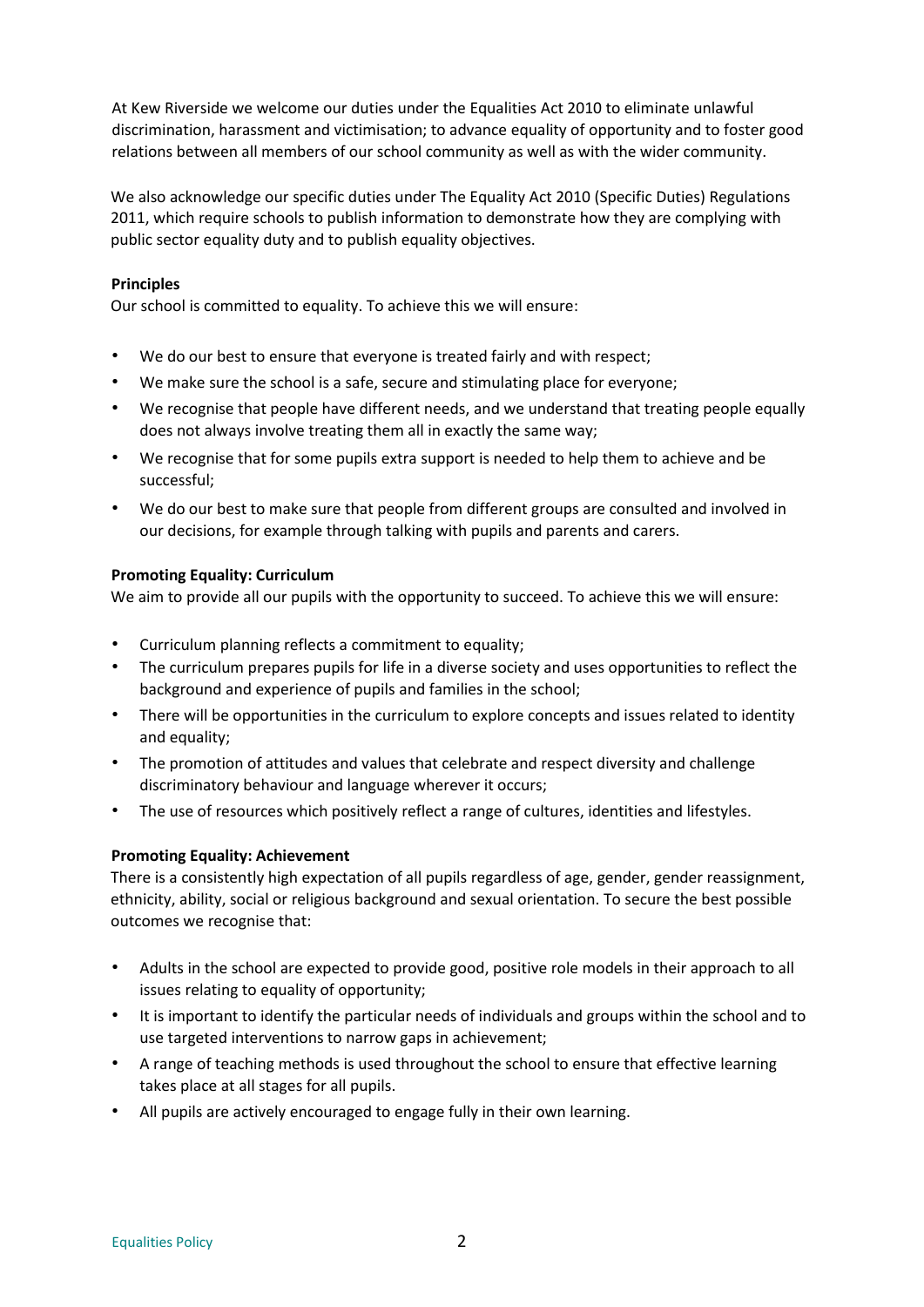## **Promoting Equality: The ethos and culture of the school**

At Kew Riverside Primary School we are aware that those involved in the Leadership of the school community are instrumental in demonstrating mutual respect between all members of the school community. We aim to ensure that:

- We strive to achieve a feeling of openness and tolerance which welcomes everyone to the school;
- The children are encouraged to greet visitors to the school with friendliness and respect;
- The displays around the school reflect diversity and are frequently monitored;
- Weekly assemblies reflect and value all religions and beliefs
- Reasonable adjustments are made to ensure access for pupils, staff and visitors (including parents) with disabilities (this not only includes physical access, but takes into account access to school information and activities);
- Provision is made to cater for the cultural, moral and spiritual needs of all children through planning of assemblies, classroom-based and off-site activities;
- Pupils' views are actively encouraged and respected. Pupils are given a voice through, for example, the Junior Leadership Team and pupil surveys and there are regular opportunities to engage with pupils about their learning and the life of the school;
- Positive role models are used throughout the school to ensure that different groups of pupils feel welcomed and included.

## **Promoting Equality: Staff Recruitment and Professional Development**

All posts are advertised formally and open to the widest pool of applicants;

- All those involved in recruitment and selection are trained and are aware of what they should do to avoid discrimination and to ensure equality of opportunity.
- Steps are taken to encourage people from under-represented groups to apply for positions at all levels of the school;
- Access to opportunities for professional development is monitored on equality grounds;
- Equalities policy and practice is covered in all staff inductions;
- All supply staff and contractors are made aware of the equalities policy and practice;
- Employment policy and procedures are reviewed regularly to check conformity with legislation and the impact of policies are kept under regular review.

### **Promoting Equality: Countering and Challenging Harassment and Bullying**

The school counters and challenges all types of discriminatory behaviour and this is made clear to staff, pupils, parents and governors;

- The school has a clear, agreed procedure for dealing with prejudice-related bullying incidents and has a nominated member of staff responsible for recording and monitoring incidents;
- The school reports to Governors, parents and the LA on a termly basis the number of prejudicerelated incidents recorded in the school.

## **Promoting Equality: Partnerships with Parents/Carers and the Wider Community**

Kew Riverside Primary School aims to work in partnership with parents/carers. We: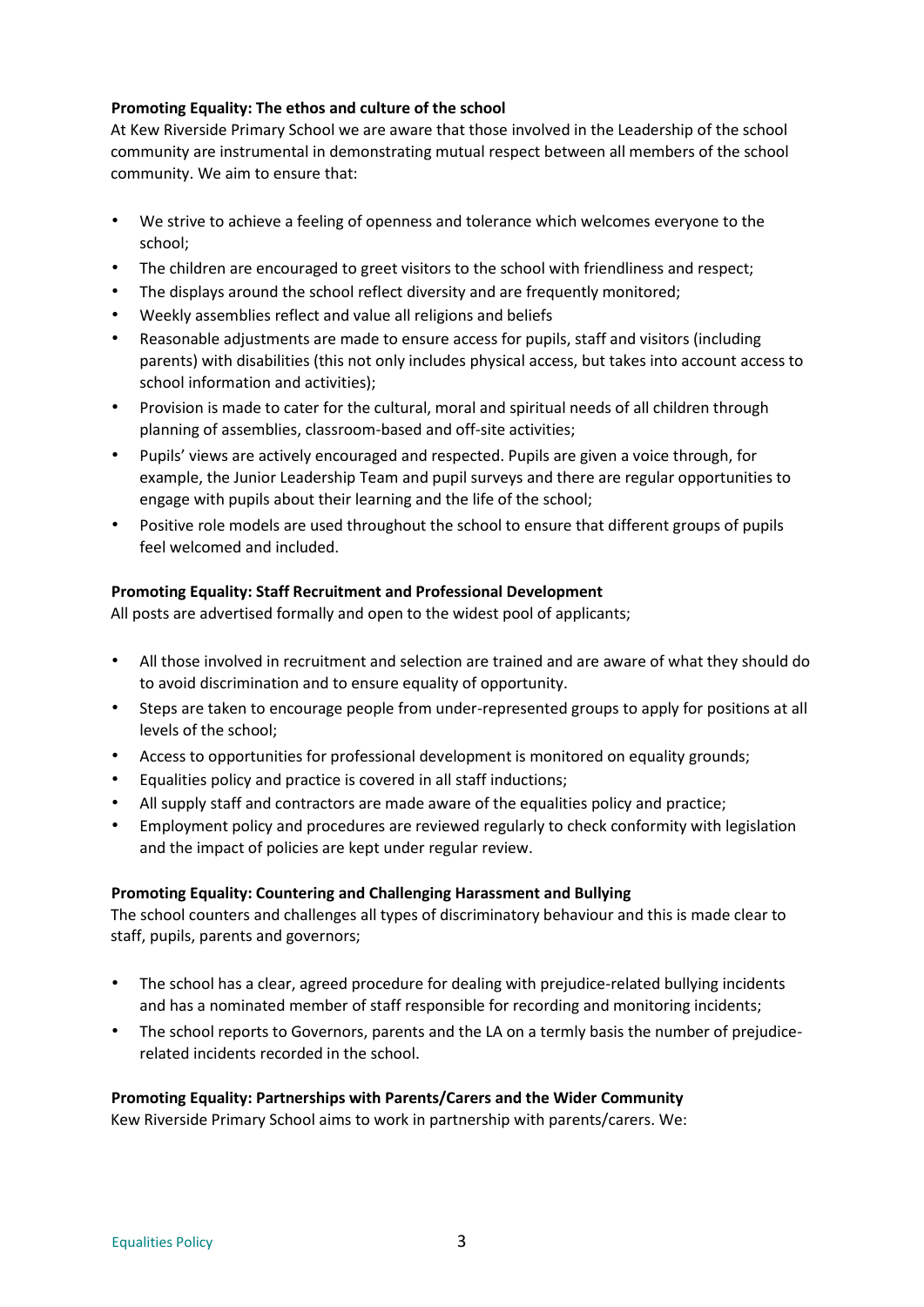- Take action to ensure all parents/carers are encouraged to participate in the life of the school;
- Maintain good channels of communication to ensure parents' views are captured to inform practice;
- Encourage members of the local community to join in school activities and celebrations;
- Ensure that the parents/carers of newly arrived pupils e.g. EAL, Gypsy, Roma and Traveller or pupils with disabilities are made to feel welcome.

#### **Roles and responsibilities**

- The governing body is responsible for ensuring that the school complies with legislation, and that this policy and its related procedures and strategies are implemented.
- A member of the governing body has a watching brief regarding the implementation of this policy.
- The Headteacher is responsible for coordinating equality issues across the school, dealing with specific incidents where staff require support or guidance and ensuring that they are recorded and reported to the headteacher
- The headteacher is responsible for implementing the policy; for ensuring that all staff are aware of their responsibilities and are given appropriate training and support; and for taking appropriate action in any cases of unlawful discrimination.
- All staff are expected to:
	- promote an inclusive and collaborative ethos in their classroom
	- deal with any prejudice-related incidents that may occur
	- identify and challenge bias and stereotyping in the curriculum
	- keep up-to-date with equalities legislation relevant to their work.
- Parents/carers are expected to:
	- Support their child to behave in an appropriate manner in line with the school behaviour policy
	- Respect school policies on equality
- Children are expected to (as and when age appropriate) to
	- Report incidents to staff
	- Follow the school behaviour policy

#### **Equalities Objectives**

The objectives which we identify represent our school's priorities and are the outcome of a careful review of and analysis of data and other evidence. They also take into account national and local